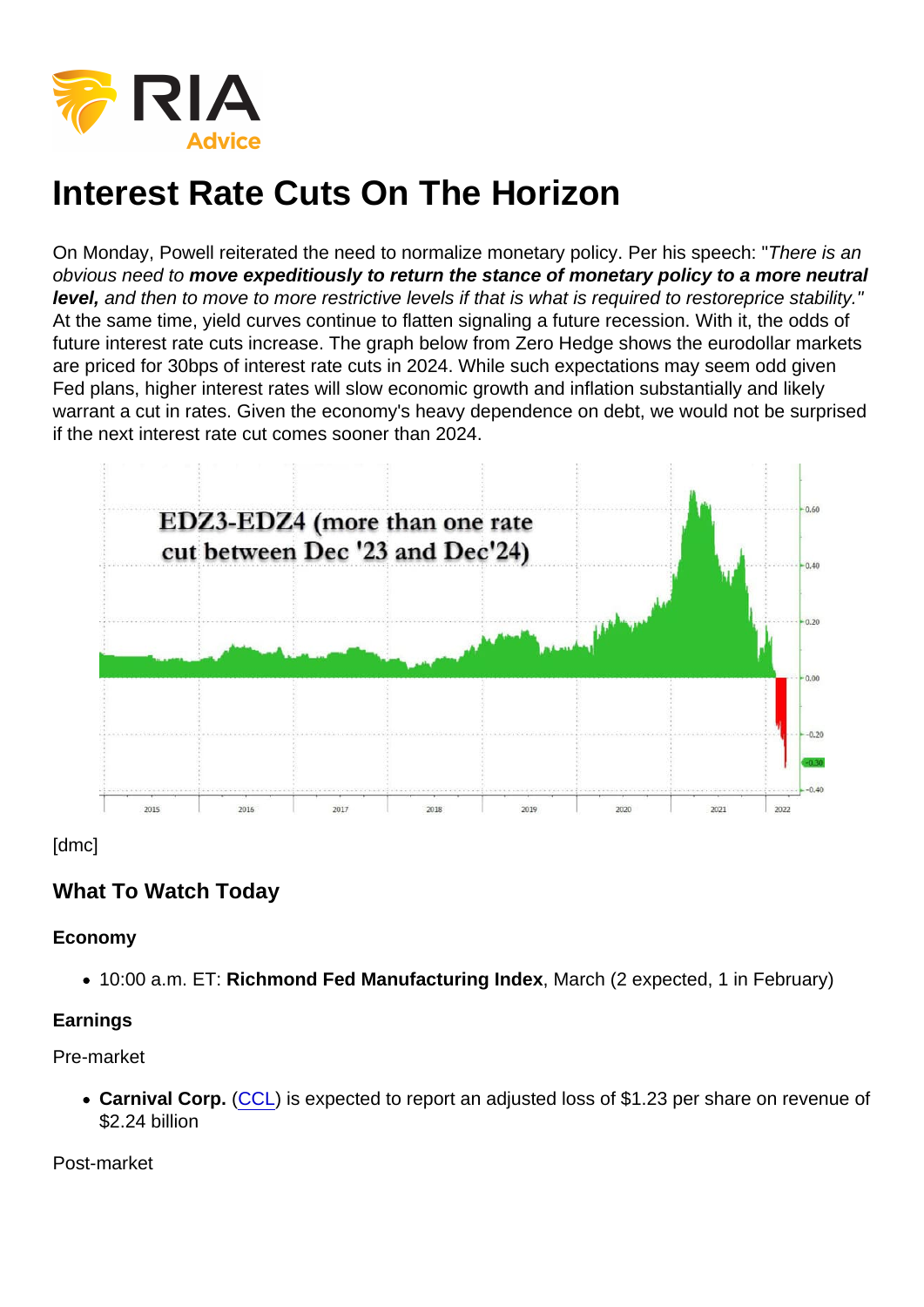• Adobe ([ADBE](https://finance.yahoo.com/quote/ADBE)) is expected to report adjusted earnings of \$3.34 per share on revenue of \$4.24 billion

## Market Trading Update

After a strong run last week, it wasn't surprising to see the markets digest their gains a bit. The 50 and 200-dma crossover is providing strong resistance, but the market held the 50-dma yesterday. A pullback and test of the previous support is possible to reduce some of the current short-term overbought conditions. However, for the market to make new all-time highs, we will need interest rate cuts from the Fed rather than hikes.

#### The Pain Trade May Be To The Upside

"Entering last week, the S&P 500 was off to the second-worst start to the year since 1928, with only 2009 starting off worse. However, in a remarkable reversal, heading into Wednesday's FOMC rate hike - the first since 2018 - and Friday's massive OpEx, stocks shot up on the back of a massive delta and gamma squeeze as well as rising expectations for a full-blown recession as soon as 2023, and posted their best 4-day return since the 2020 election on hopes the Fed's tightening cycle will be far shorter than consensus expects.

Is sentiment starting to shift? Consider this: since 1928, there have been 17 instances that the S&P was down at least >5% through 45 trading days. What happened next the average return for the rest of the year is +11.75%." - Zerohedge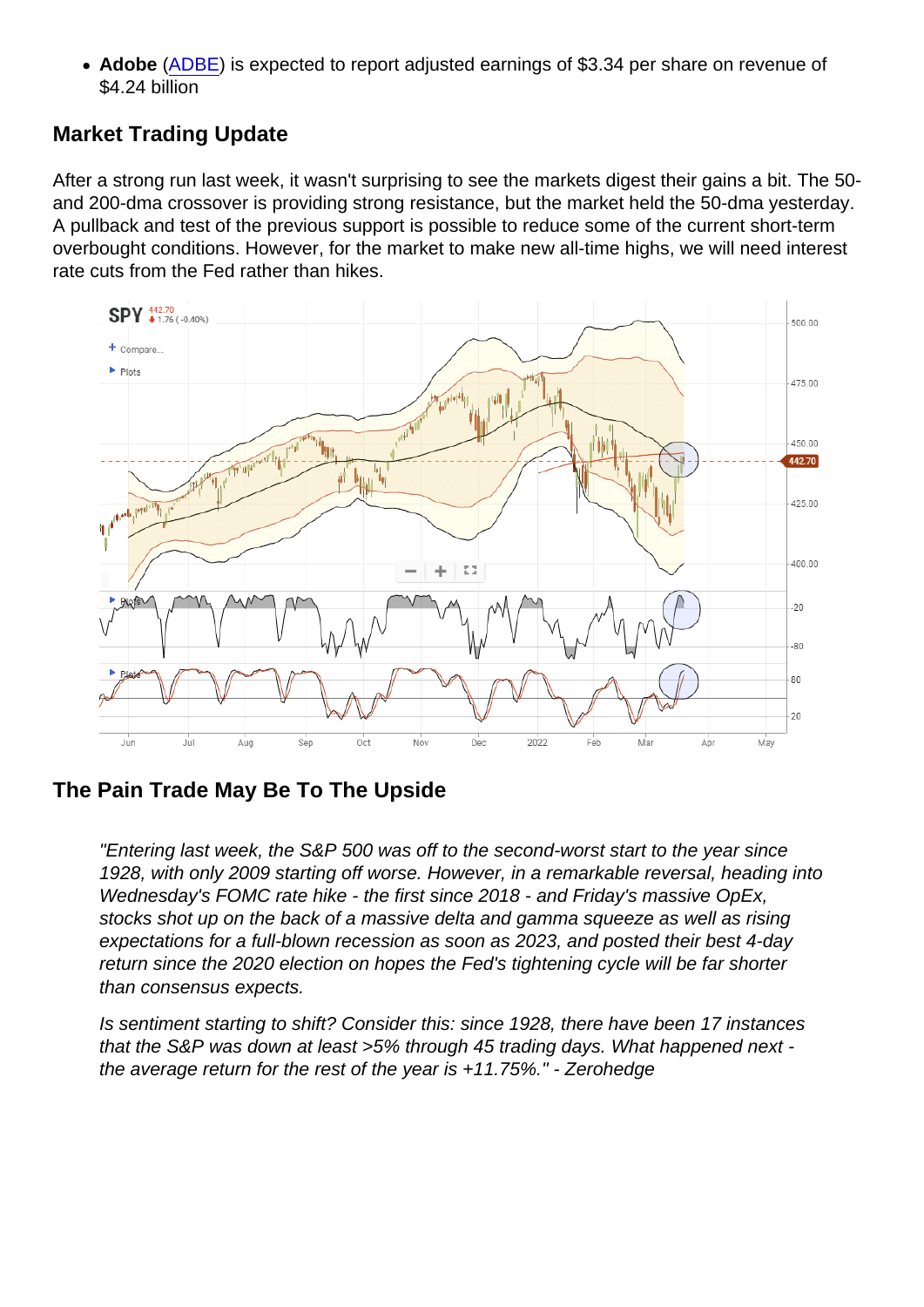| <b>Worst 6wk Starts in History</b> |                     |                |
|------------------------------------|---------------------|----------------|
| Year                               | <b>Rtn Thru 44d</b> | <b>Rtn ROY</b> |
| 2009                               | $-24.34\%$          | 63.17%         |
| 2022                               | $-11.86%$           | ??             |
| 1935                               | $-11.05%$           | 58.93%         |
| 1982                               | $-10.78%$           | 28.63%         |
| 2008                               | $-9.17%$            | $-32.27%$      |
| 1968                               | $-9.07\%$           | 18.40%         |
| 1960                               | $-8.88\%$           | $6.49\%$       |
| 1978                               | $-8.62%$            | $10.60\%$      |
| 1948                               | $-7.78%$            | 7.73%          |
| 1941                               | $-7.75%$            | $-10.96%$      |
| 2003                               | $-6.56%$            | 35.25%         |
| 2020                               | $-6.40%$            | 24.21%         |
| 1942                               | $-6.10%$            | 19.73%         |
| 1977                               | $-5.83\%$           | $-6.03\%$      |
| 1990                               | $-5.56%$            | $-1.05%$       |
| 2000                               | $-5.31\%$           | $-5.10%$       |
| 1957                               | $-5.25%$            | $-9.57\%$      |
| 2001                               | $-5.04%$            | $-8.43\%$      |
| Median                             | $7.73\%$            |                |
| Average                            | 11.75%              |                |

# **Treasury Supply is Coming!**

At last week's FOMC meeting, Jerome Powell hinted the Fed could begin reducing its balance sheet by \$1 trillion per year starting as early as May. The graph below shows that if the Fed follows such a path, the supply of Treasury debt will be significant. The black line below plots annual issuance. The orange line subtracts Fed purchases to arrive at net issuance/supply. As we show, the net issuance (after Fed purchases) was about \$1.5 trillion during the Pandemic. The Fed absorbed a large portion of the massive fiscal stimulus.

The red dotted line projects the net supply/issuance in the future. Assuming \$1.75 trillion in annual borrowing and \$1 trillion a year of QT, there will be \$2.75 trillion of bonds on the market. That is well above the levels of 2020 and 2021, and nearly 3x the amount in the years before the Pandemic. The Fed may want to normalize its balance sheet, but such may not be possible without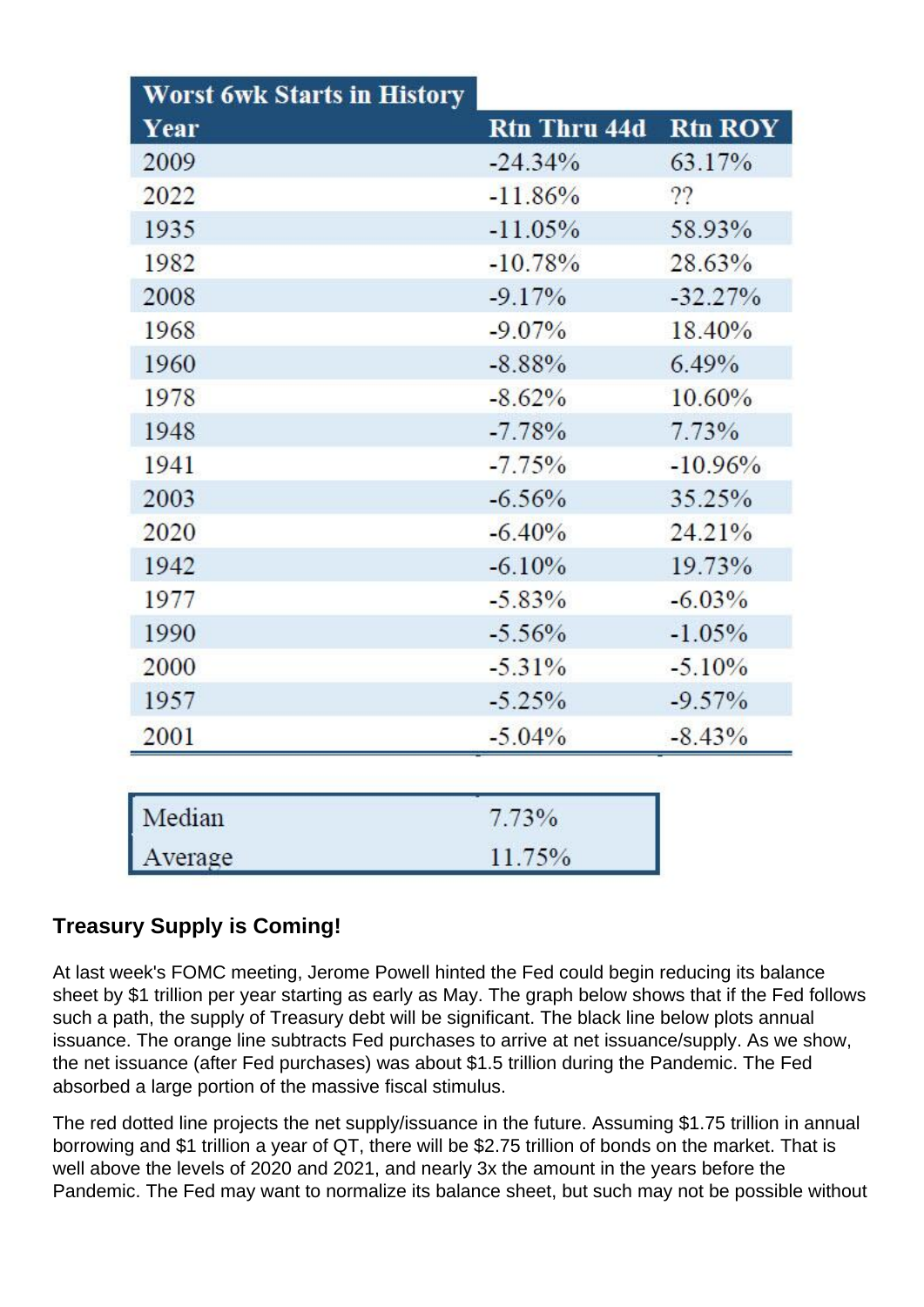causing problems in the Treasury market.

# Margin Debt vs Buybacks

The graphs below, courtesy of Callum Thomas, tell an interesting story. The first graph shows the robust correlation between the change in margin debt and the S&P 500. Recently the correlation has broken down. Typically a sharp decline in margin debt is accompanied by a similar change in the S&P 500. While the year-over-year change in the S&P 500 has fallen, it has not declined as much as margin debt. The second graph may help answer what is supporting stocks as margin liquidity declines. Per Callum: Buybacks to the rescue? ?Firms in the S&P 500 have outlined buyback plans valued at \$238 billion through the first two months of 2022, according to data from Goldman Sachs, a high for this point in the year.?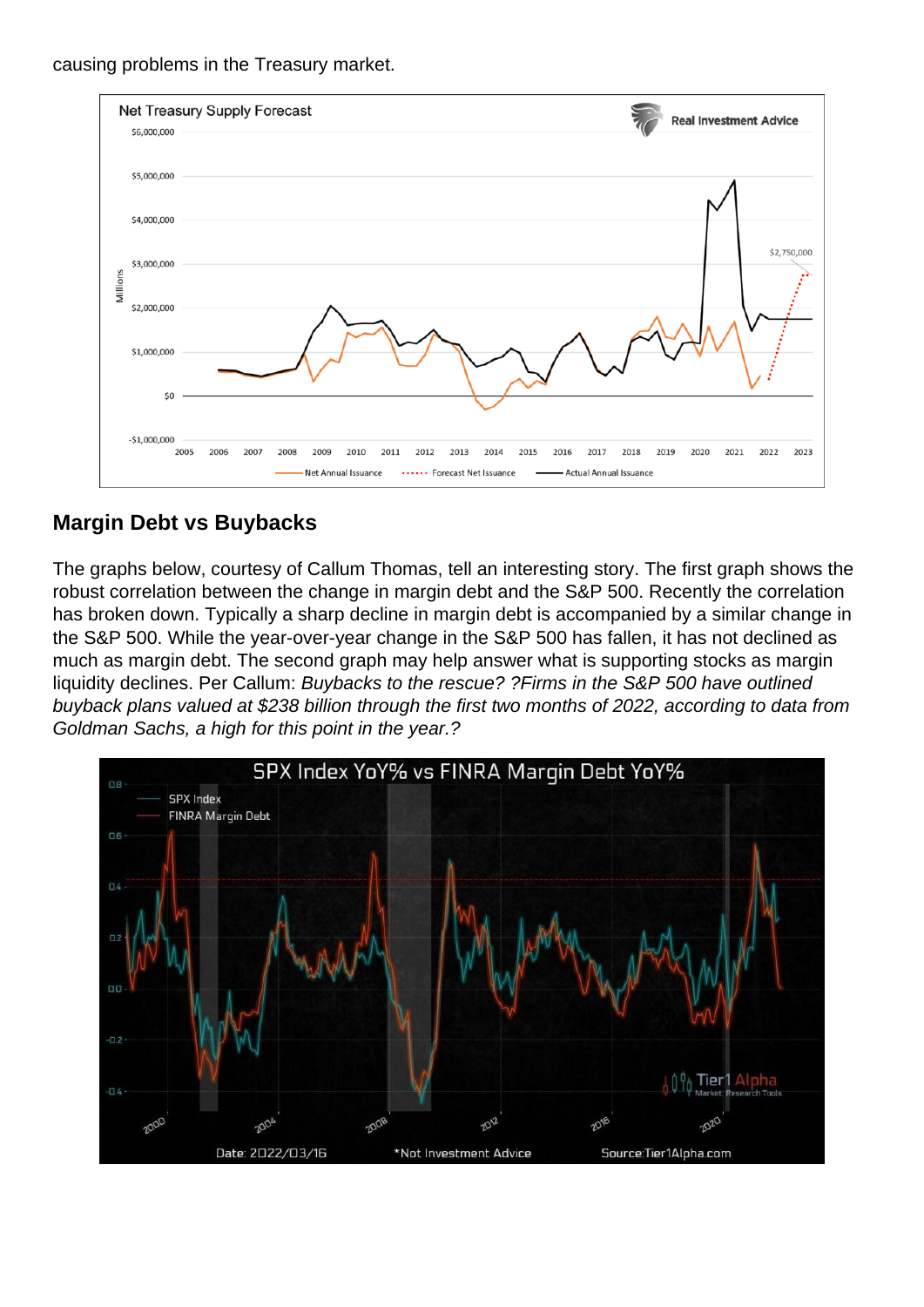Bonds Back In Favor

The graph below shows investors are accumulating the long-term Treasury ETF TLT at a nearrecord rate. Last week TLT, the 20-30yr Treasury ETF proxy, saw approximately \$2 billion in inflows, the second-highest amount in 20 years. That follows strong inflows in the week prior. Longer maturity bond investors seem to be looking beyond the current bout of inflation. The focus is likely the adverse economic effects of higher Fed Funds and the economic tax of high inflation rates.